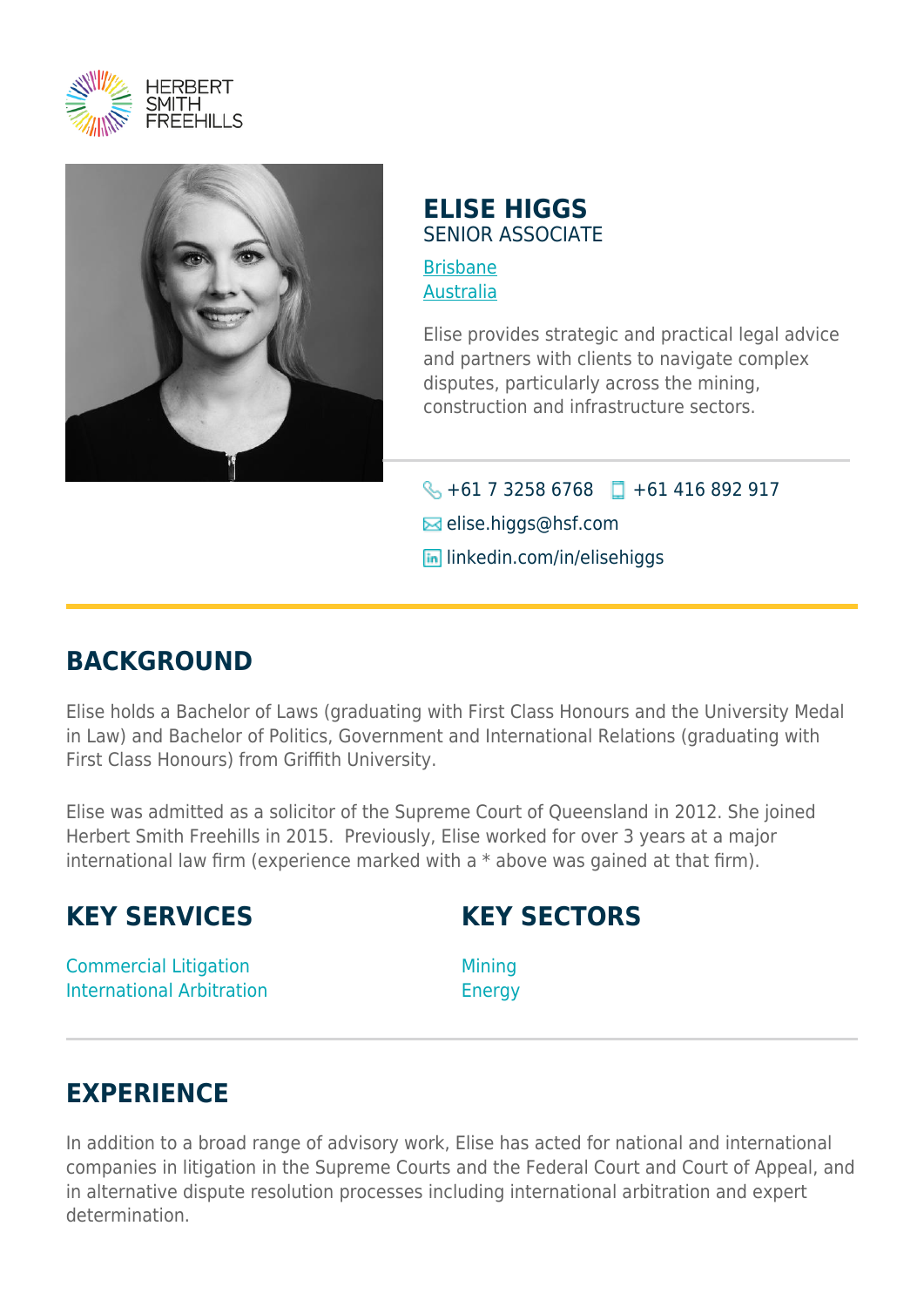Elise's experience includes:

- acting for 9 coal companies in a Supreme Court of Queensland judicial review proceeding relating to access arrangements for the Central Queensland Coal Network
- acting for a global mining company in judicial review proceedings in the Federal Court of Australia and Court of Appeal relating to an Indigenous Land Use Agreement for the development of a large coal mine in Queensland
- acting for a global mining company in an expert determination of a force majeure dispute under a coal supply agreement by a former Queensland Court of Appeal judge\*
- defending a global mining company in proceedings in the Supreme Court of New South Wales concerning a contractual dispute\*
- acting for a global mining company in an ICC Arbitration against subsidiaries of an ASX listed company in relation to the acquisition of a resource in South America\*
- acting for an Australian-Malaysian joint venture contractor in a \$388m Supreme Court of Queensland proceeding relating to the construction of a coal export terminal and parallel alternative dispute resolution process
- defending a global construction contractor in a proceeding commenced in the Supreme Court of Victoria by a subcontractor in relation to a large construction project in Melbourne
- advising a global construction contractor in relation to complex upstream and downstream disputes relating to a major road infrastructure project in Brisbane
- advising global mining and telecommunications companies on regulatory and reputational issues, including in relation to investigations, and anti-bribery and sanctions compliance
- acting for one of Australia's leading private property development companies in Supreme Court of Queensland and Federal Court of Australia proceedings relating to alleged breaches of contract and the Australian Consumer Law
- advising global and national construction contractors on strategy in respect of multi-level insurance claims for property damage involving protracted negotiations with insurers
- acting for a global construction company in an application under the Building and Construction Industry Payments Act 2004 (Qld) for adjudication of payment claim